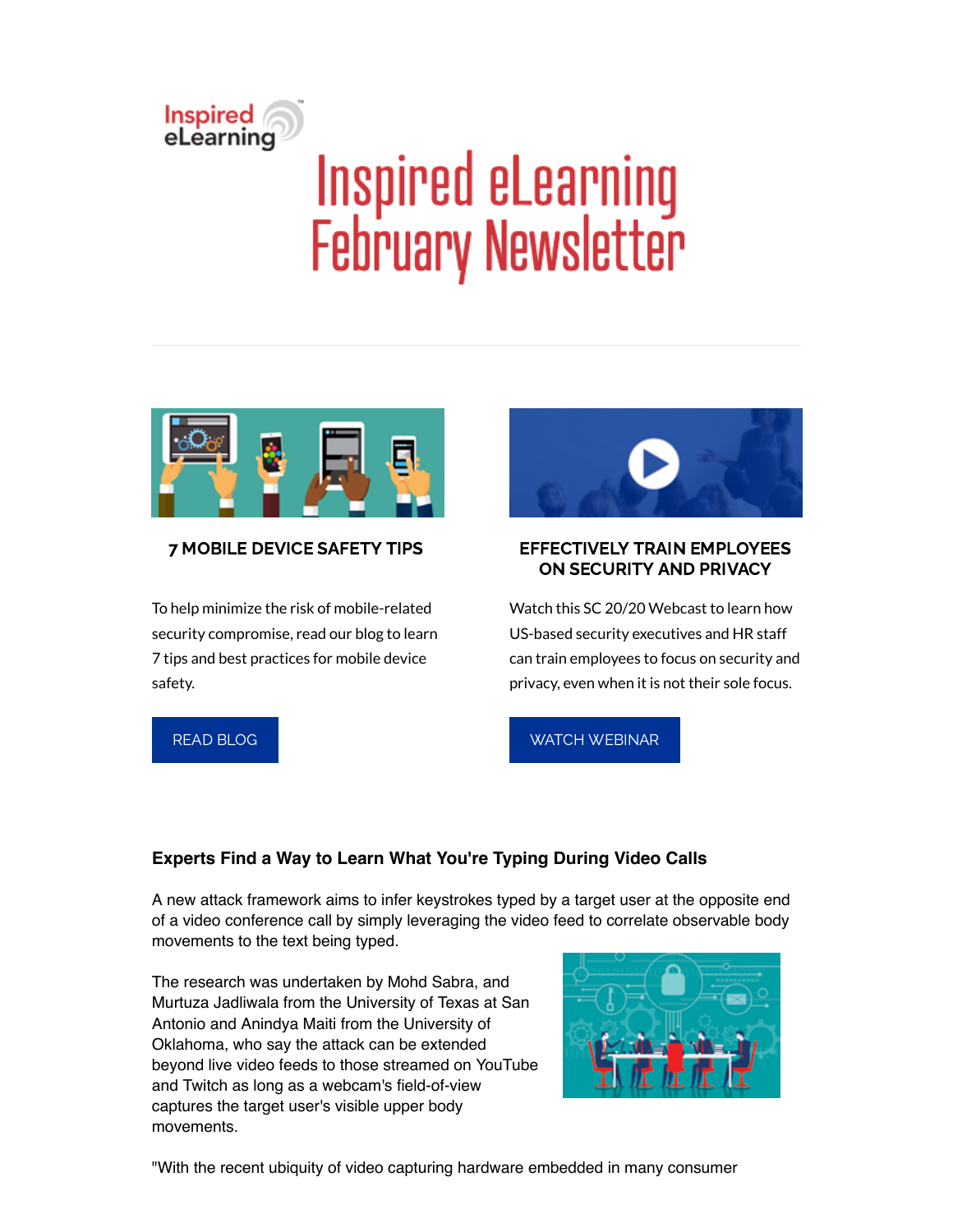electronics, such as smartphones, tablets, and laptops, the threat of information leakage through visual channel[s] has amplified," the researchers said. "The adversary's goal is to utilize the observable upper body movements across all the recorded frames to infer the private text typed by the target."

To achieve this, the recorded video is fed into a video-based keystroke inference framework that goes through three stages —

- Pre-processing, where the background is removed, the video is converted to grayscale, followed by segmenting the left and right arm regions with respect to the individual's face detected via a model dubbed FaceBoxes
- Keystroke detection, which retrieves the segmented arm frames to compute the structural similarity index measure (SSIM) with the goal of quantifying body movements between consecutive frames in each of the left and right side video segments and identify potential frames where keystrokes happened
- Word prediction, where the keystroke frame segments are used to detect motion features before and after each detected keystroke, using them to infer specific words by utilizing a dictionary-based prediction algorithm

In other words, from the pool of detected keystrokes, words are inferred by making use of the number of keystrokes detected for a word as well as the magnitude and direction of arm displacement that occurs between consecutive keystrokes of the word.

This displacement is measured using a computer vision technique called Sparse optical flow that's used to track shoulder and arm movements across chronological keystroke frames.

Additionally, a template for "inter-keystroke directions on the standard QWERTY keyboard" is also charted to denote the "ideal directions a typer's hand should follow" using a mix of left and right hands.

The word prediction algorithm, then, searches for most likely words that match the order and number of left and right-handed keystrokes and the direction of arm displacements with the template inter-keystroke directions.

The researchers said they tested the framework with 20 participants (9 females and 11 males) in a controlled scenario, employing a mix of hunt-and-peck and touch typing methods, aside from testing the inference algorithm against different backgrounds, webcam models, clothing (particularly the sleeve design), keyboards, and even various video-calling software such as Zoom, Hangouts, and Skype.

The findings showed that hunt-and-peck typers and those wearing sleeveless clothes were more susceptible to word inference attacks, as were users of Logitech webcams, resulting in improved word recovery than those who used external webcams from Anivia.

The tests were repeated again with 10 more participants (3 females and 7 males), this time in an experimental home setup, successfully inferring 91.1% of the username, 95.6% of the email addresses, and 66.7% of the websites typed by participants, but only 18.9% of the passwords and 21.1% of the English words typed by them.

"One of the reasons our accuracy is worse than the In-Lab setting is because the reference dictionary's rank sorting is based on word-usage frequency in English language sentences, not based on random words produced by people," Sabra, Maiti, and Jadliwala note.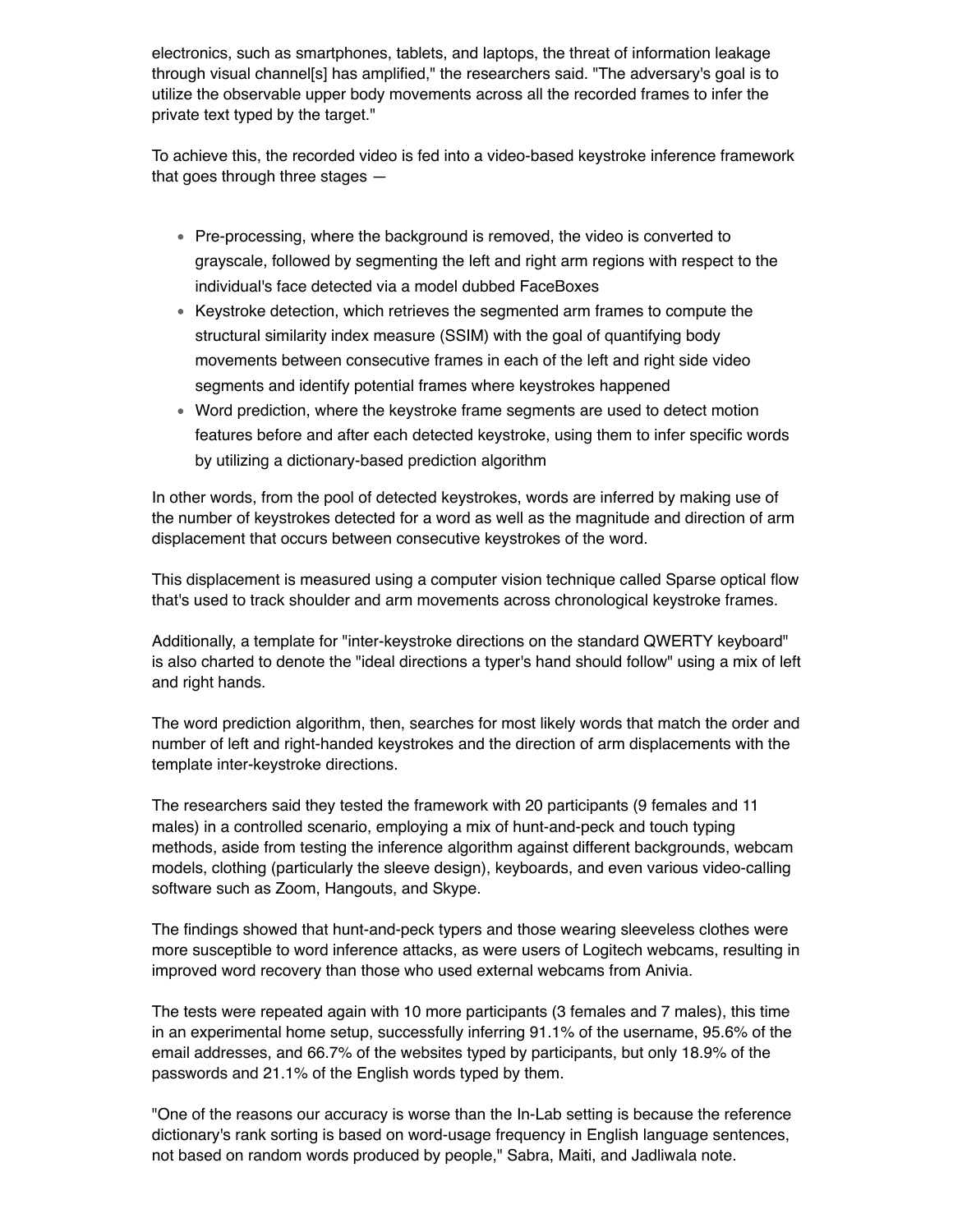Stating that blurring, pixelation, and frame skipping can be an effective mitigation ploy, the researchers said the video data can be combined with audio data from the call to further improve keystroke detection.

"Due to recent world events, video calls have become the new norm for both personal and professional remote communication," the researchers highlight. "However, if a participant in a video call is not careful, he/she can reveal his/her private information to others in the call. Our relatively high keystroke inference accuracies under commonly occurring and realistic settings highlight the need for awareness and countermeasures against such attacks."

The findings are expected to be presented later today at the Network and Distributed System Security Symposium (NDSS).

This article was originally posted by The Hacker News. Read the full article [here](https://thehackernews.com/2021/02/experts-find-way-to-learn-what-youre.html?utm_source=feedburner&utm_medium=feed&utm_campaign=Feed%3A+TheHackersNews+%28The+Hackers+News+-+Cyber+Security+Blog%29).

## **Is Your Suppliers' Security Your Business?**

Companies Must to Look Beyond Their Own Company to Also Consider the Security Measures Their Immediate Suppliers Have in Place



The number of cyberattacks on industrial sites of all sizes is increasing significantly, with risk spreading across supply chains. An ESG survey of 150 cybersecurity and IT professionals in mid-market and enterprise manufacturing organizations, found 53% say their operational technology (OT) infrastructure is vulnerable to some type of cyberattack, while the same number state that they have already suffered a cyberattack or other security incident in the last 12-24 months that impacted their OT infrastructure.

Manufacturers are part of trading partner networks that are intertwined, and when they are compromised, the effects ripple across all parties in the supply chain. The impact of an attack on a first-tier supplier can be just as devastating as if the attack initially penetrated your own OT network. Production lines can be shut down, creating significant costs, negatively impacting revenue, and causing reputational damage.

For years, threat actors have taken advantage of weak links in the supply chain as steppingstones to infiltrate other organizations. We all remember the Target security breach nearly a decade ago, in which attackers used stolen credentials from an HVAC systems vendor to access Target's network and move laterally until finally stealing bank card and personal information of millions of customers. A few years later, the NotPetya ransomware was another high-profile supply chain attack that initially poisoned software from a Ukrainian accounting firm and went on to affect multinational corporations and cause an estimated \$10 billion in damages. More recently, the SolarWinds Orion software compromise and SUNBURST backdoor has allowed a threat actor to gain access to numerous organizations around the world. The scope and impact of this attack is still being understood.

#### **Industry action**

Supply chain cybersecurity is now top of mind for executives and security leaders across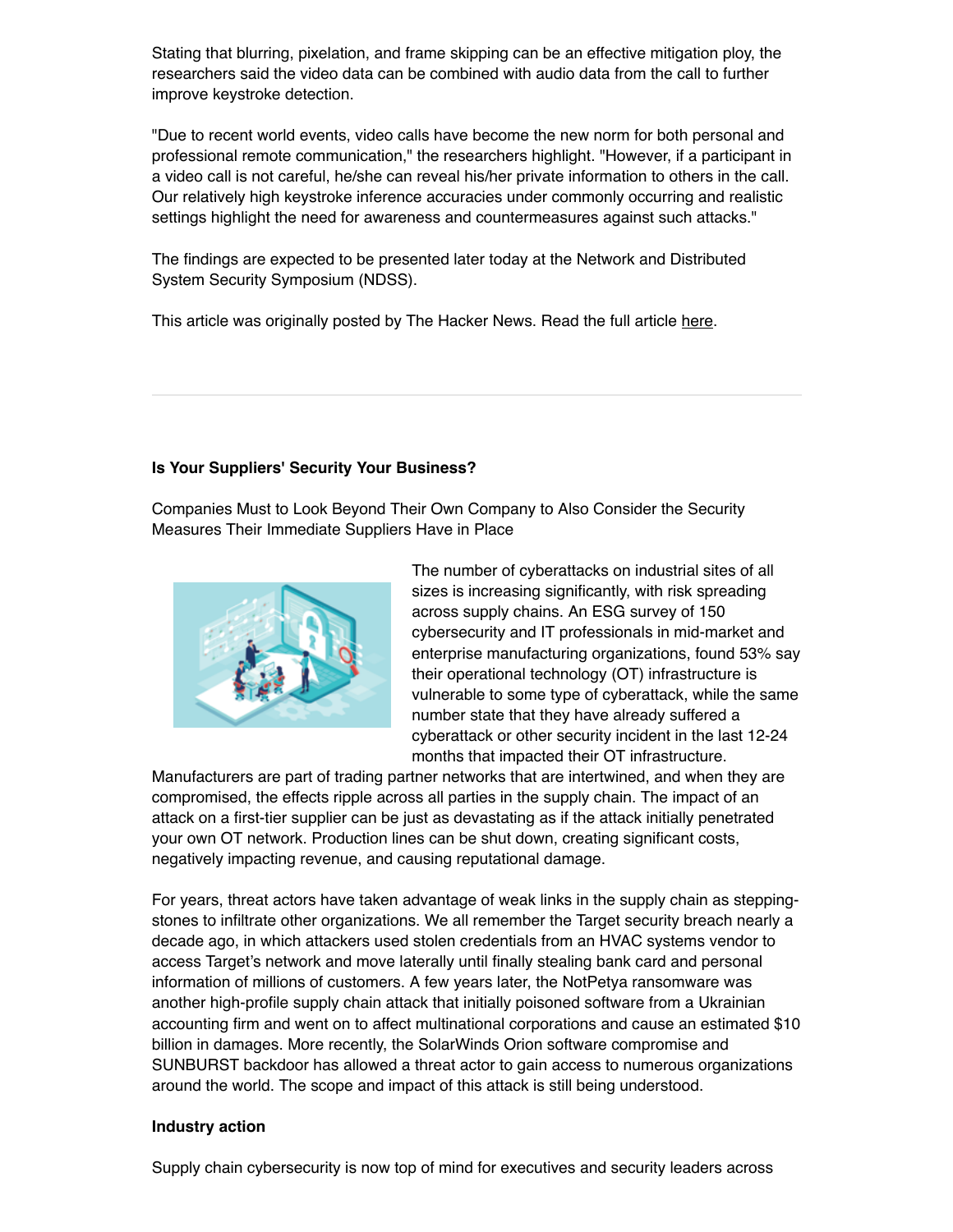industries, and government agencies, industry groups, and regulators are taking action in an effort to mitigate risk. As a vaccine for COVID-19 came closer to reality, IBM issued a warning of unknown threat actors targeting the COVID-19 vaccine supply chain, highlighting the need to reduce exposure of OT environments, the increased capabilities of attackers, and the urgency and severity of supply chain risk. Within the power industry, Protect Our Power has proposed (PDF) an end-to-end model framework for cyber supply chain risk management as a baseline for use by regulators. New automotive industry cybersecurity regulations (PDF) will be mandatory for all new vehicles produced in the European Union from July 2024, with Japan and Korea implementing something similar. While new cybersecurity standards to establish "cybersecurity by design" throughout the entire lifecycle of a vehicle are under development.

#### **What security leaders can do**

Supply chain cyber risk is complicated and spans the entire lifecycle of a product—across design, manufacturing, distribution, storage, and maintenance. The more protracted and complex the lifecycle, the more opportunities for threat actors to exploit the product by targeting less secure elements in the chain. And because supply chains are often global and span multiple tiers of suppliers, the responsibility of security doesn't rest with a single organization. Each member has a role to play, which makes supply chain cyber risk particularly challenging to mitigate.

That's why, when creating business continuity plans, executives need to look beyond their own company to also consider the security measures their immediate suppliers have in place and how they, in turn, manage and mitigate risk with their extended network of suppliers. These five steps can help:

- 1. **Communication and assessment:** Managing this critical risk starts with determining internal responsibility for procurement and verifying a partner's process security. This requires legal teams to be involved, in addition to technology and line-of-business leaders across business units and geographies. Decision makers need threat intelligence related to supply chain attacks to make informed decisions about risks to the business. Secure procurement and data protection must be wrapped in effective communication with partners and internal stakeholders.
- 2. **Detailed operational visibility:** Consider a dedicated industrial cybersecurity solution capable of overcoming OT-specific challenges, which include a lack of standardized technology, the use of proprietary protocols, and a low tolerance for disruptions to critical processes. A platform that continuously monitors and detects threats across the OT network, connects to your organization's existing security network, and also connects to all access points with your supply chain partners extends this visibility across all key parties.
- 3. **Consistent cybersecurity standards:** Keep up to date with emerging regulations and standards and new alerts. Adhere to the industry-specific recommendations detailed in the July 23 CISA alert, which can help mitigate increased cyber risk driven by growing connectivity of OT assets to the Internet across all 16 U.S. critical-infrastructure sectors.
- 4. **Strengthened cybersecurity coalitions:** Given the critical urgency of the current moment, many executives and board members have become attuned to operational concerns and more aware of why having the right cyber defense technology and processes in place is essential for ensuring availability, reliability, and safety. As a security leader, seize the moment to garner cross-functional buy-in for supporting present and future industrial cybersecurity initiatives.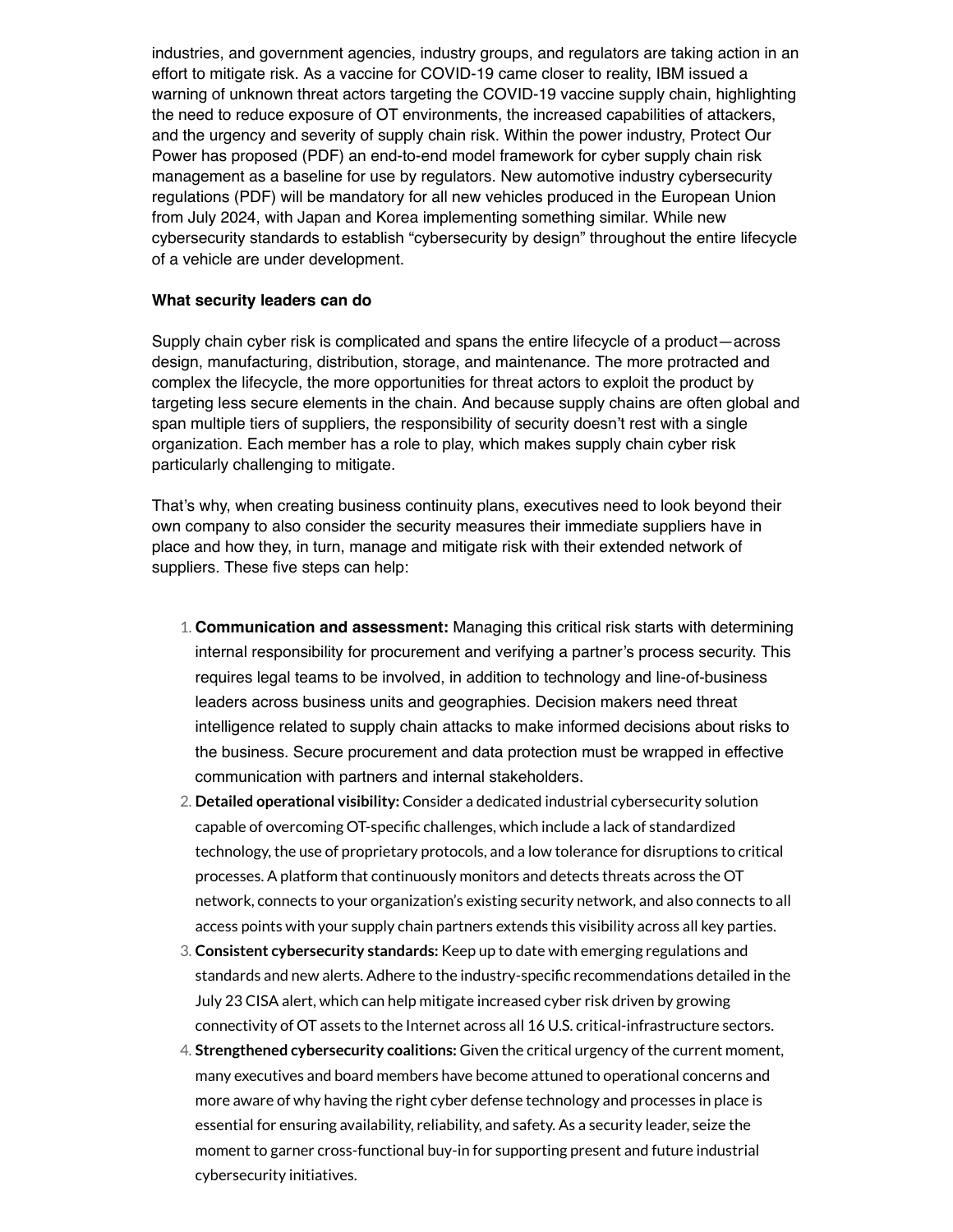5. **Collaborative approach:** Your supply chain is an integral part of your business ecosystem. As such, it needs to be an integrated part of your security ecosystem and protected with the same level of defenses. Cloud-based solutions simplify secure connectivity with key supply chain partners. They can also be more secure, updated more easily, and have new features added more quickly. But even if the transition to the cloud isn't yet feasible within your industry due to regulatory requirements, you can still set benchmarks and share reports and insights into vulnerabilities and hygiene risk with your supply chain partners.

So, back to the question: "Is your suppliers' security your business?" The answer is a resounding YES. Not only is it your business, but the very future of your business could be at stake. Fortunately, there are steps you can take to mitigate risk and the timing is right to move fast.

This article was originally posted by Security Week. Read the full article [here](https://www.securityweek.com/your-suppliers-security-your-business?utm_source=feedburner&utm_medium=feed&utm_campaign=Feed%3A+Securityweek+%28SecurityWeek+RSS+Feed%29).

## **Today's cyberattack tactics highlight why companies need continuous security checks**

The COVID-19 pandemic was far from the only development to impact the cybersecurity world in 2020. Nation-states continued to sponsor advanced persistent threat (APT) groups and improve their cyber offensive capabilities. The expanded attack surface area brought in by remote working technologies and prolific IoT device deployments increased the frequency and impact of cyberattacks. And, the increased use of ransomware against enterprises—in conjunction with attacks on digital supply chains—prompted information security teams to explore new methods to better secure their networks.

As we move into the future, businesses should understand not just the nature of the risks that they face, but their own network footprint and potential vulnerabilities. To protect against today's threats, businesses and organizations must operate under the assumption that the accounts of customers, vendors, and employees are already



compromised, embracing a shift toward zero-trust and continuous monitoring and measurement.

#### **The network may already be compromised—so actlike it**

Businesses looking to better protect their networks should begin with the basic assumption that all users on the enterprise platform are already compromised. There are billions of compromised credentials freely available on the internet, and attackers will engage in "credential stufng" attacks to identify passwords used across multiple accounts. Notably, just 33 percent of people change their passwords even after being notified that they have been compromised.

Companies therefore must operate under the assumption that users are compromised already. If users have permissions to access data or perform actions outside the regular scope of their job, IT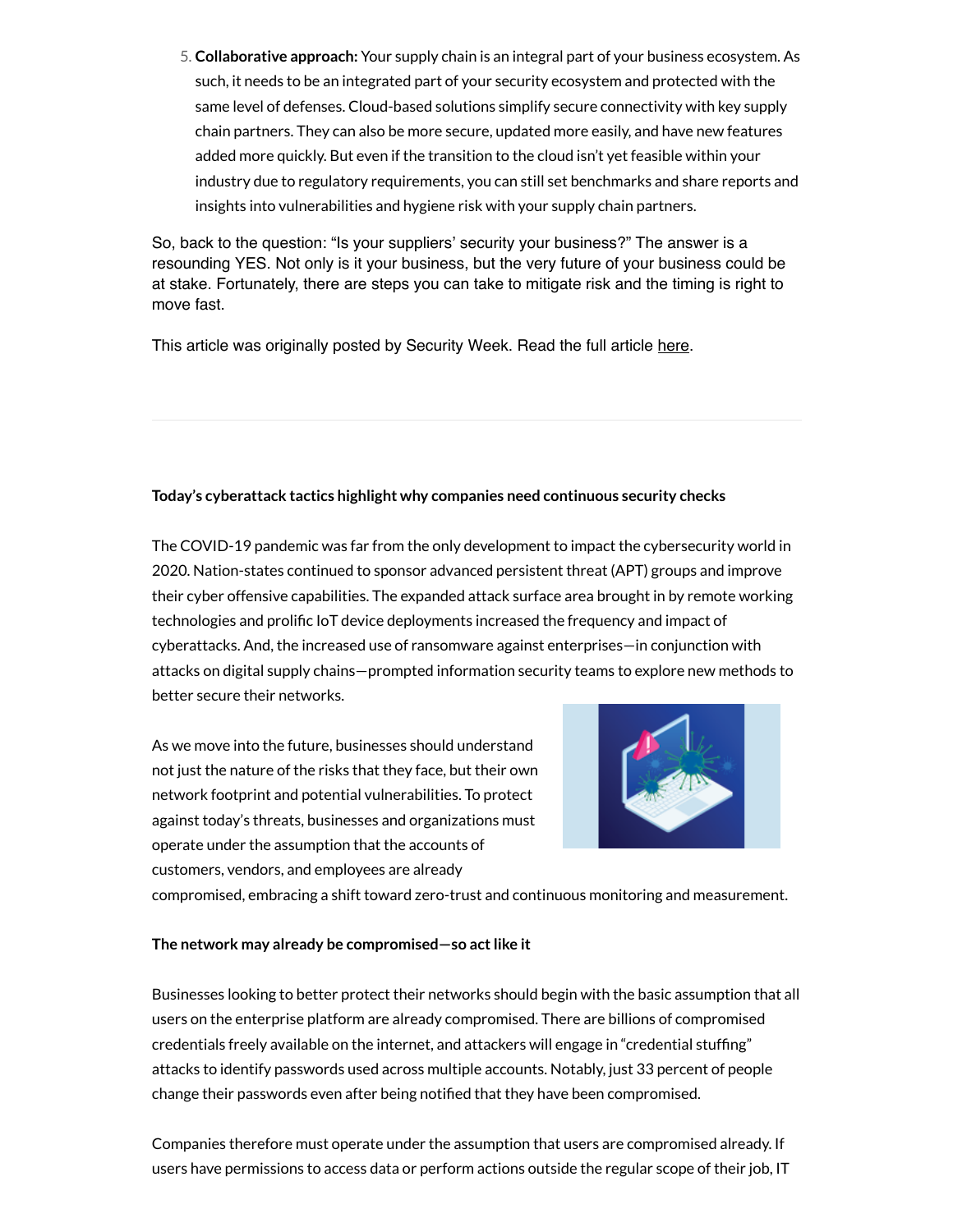teams should assume that those permissions can and will be exploited by malicious actors. Addressing this issue means implementing the most limited set of permissions for account-based rule sets and increasing them as needed. Whether provisioning new accounts or updating existing ones, organizations must not stay overly permissive by default.

These are the principles upon which we build zero-trust. Although there's not yet a "standard" zero-trust model, the industry has steadily moved toward embracing the concept of zero-trust architecture. The increased spikes in cyberattacks driven by credential stufng over the past year, as well as a rise in spearphishing, business email compromises (BECs), and other social engineering attacks has led to this growing acceptance. These attacks put valid credentials in the hands of attackers, and are often the gateway to supply chain attacks, exposing companies to risk even when their own networks are secure.

Businesses today outsource a wide range of services, such as software infrastructure and data storage to third-party providers. Unfortunately, enterprises are only as secure as their weakest link, and the recent SolarWinds attack shows the extreme danger posed by partnering with a poorly secured vendor. Even in cases less extreme than the SolarWinds attack, partnering with businesses that lack effective protections can still result in disrupted business continuity. Setting the minimal permission levels for all users will limit the initial damage an attacker can do, even if they acquire valid credentials or access the network via a poorly secured vendor.

#### **The need for continuous monitoring**

While regularly scheduled security audits are still needed, it's no longer enough to rely on "pointin-time" reports about digital infrastructure. Continuous monitoring for any sort of cybersecurity risk will help companies understand the true risk level of the organization, and as networks move toward a zero-trust model, continuous monitoring for suspicious login attempts remain particularly critical. Security teams can measure multiple failed logins across multiple users, attempts from irregular geolocations, and other anomalies to improve the chances of detecting and mitigating such activity. Moving toward zero trust will take time, and this type of monitoring can serve as a crucial safety net as the transition continues.

Organizations should watch for compromised credentials that may circulate the internet, or avail themselves of commercial monitoring services, which are widely available and are a valuable supplement to in-house teams. Companies looking for a starting point to assess their cybersecurity stance can also turn to security rating services, which the Cybersecurity and Infrastructure Security Agency (CISA) recently recommended as a valuable tool alongside other strategic risk metrics.

Threat intelligence signals are an important component to enterprise cybersecurity awareness, and organizations that understand the threat model they face will find themselves better equipped to defend against them. The danger posed by APTs remains very real—especially when paired with a nation-state sponsor. Understanding which APT groups are known for targeting certain industries, as well as their most common tools, tactics and procedures (TTPs), can help organizations harden their networks against those specific TTPs. This can frustrate attackers, often prompting them to abandon their efforts in favor of searching for easier prey.